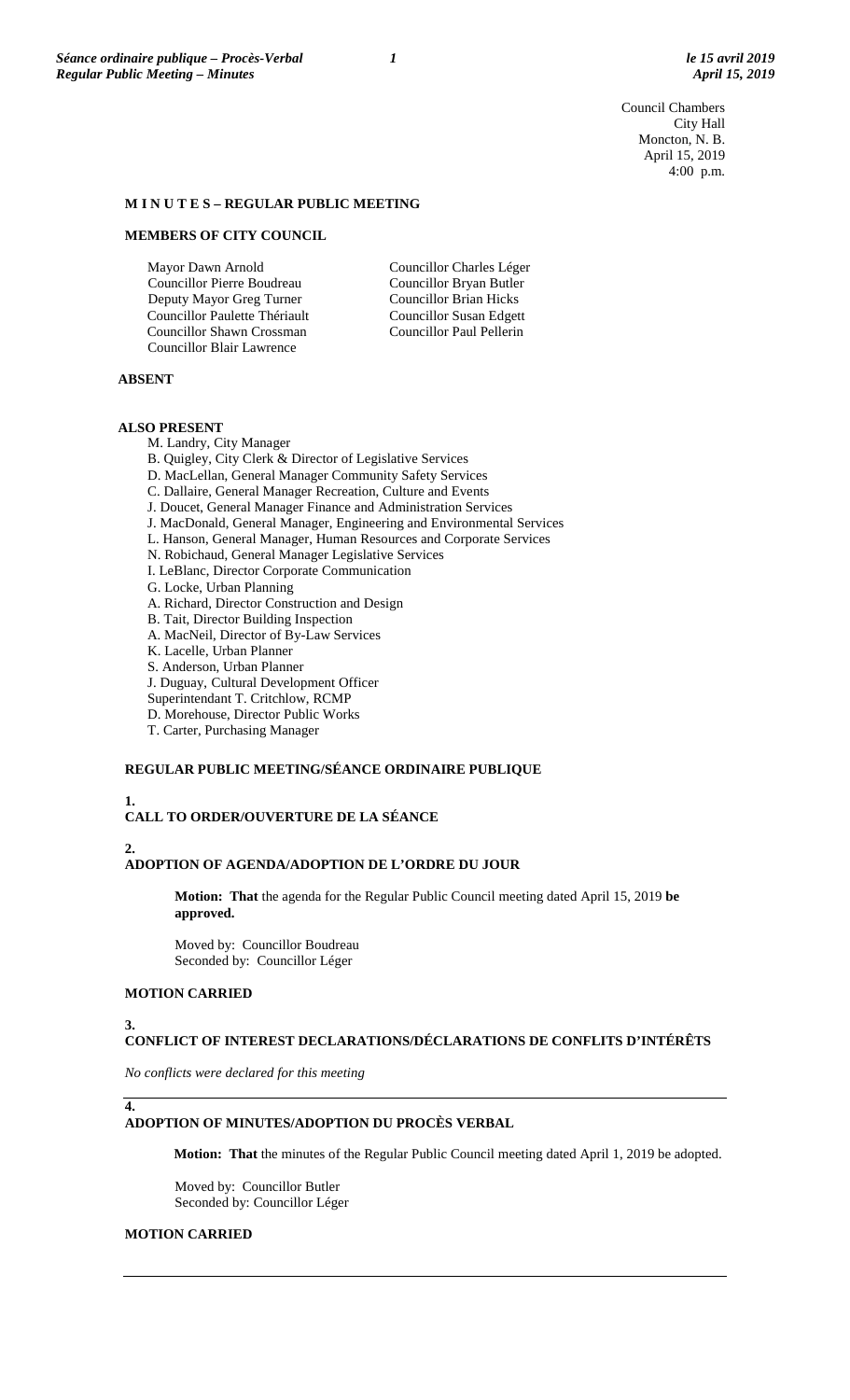# **6.**

# **PUBLIC AND ADMINISTRATION PRESENTATIONS/ EXPOSÉS DU PUBLIC ET DE L'ADMINISTRATIONS**

# **6.1 PUBLIC PRESENTATIONS/ EXPOSÉS DU PUBLIC**

### 6.1.1 **Presentation** – Girl Guides of Canada

### *Item dealt with later during the meeting.*

- 6.1.2 **Presentation** Moncton Headstart 2019 Update Mary O'Donnell, Executive Director Ms. O'Donnell provided an update to Council on the happenings at Headstart. The demand has increased over the past few years. She provided Council with the following statistics.
	- **Core Program – Early Family Intervention component** served 54 children, 70 parents and 35 siblings. Held 77 parent classes and performed 552 home visits.
	- Outreach Programs:
		- o 87 kids participated in Fun in the Kitchen
			- o 901 recipients of basket of fruit and vegetables Fresh for Less Program
			- o 1,066 recipients of School Supplies
			- o 540 recipients of Coats for Kids
			- o 1,820 recipients Toyland

Ms. O'Donnell read a poem, she wrote on the work performed at Headstart. She thanked Council and the City of Moncton for their continued support.

### 6.1.3 **Presentation** – Single Use Plastic Bag Ban – Sarah Gingles

Ms. Gingles came before Council to speak on the alarming rate of the use of single used plastic bags within the City of Moncton. She encouraged Council to consider a ban of these bags within the city. She suggested that perhaps establish a plas-tax plan on these bags. She submitted letters to various stores within the municipality; however, have yet to receive a response from any of the store.

### **Other Presentation/Autres présentations**

6.1.4 **Presentation** – Youth Engagement & U30 Voices Matter – Krysta Cowling

Ms. Cowling came before Council to present a project she is currently working on to engage youth under 30 in municipal politics. She advised Council that a committee has been struck for the project. The committee has established 4 themes – transportation, community inclusivity, sustainability and governance. The projected outcomes are to increase municipal governance literacy of youth under 30 and increase youth engagement in municipal decision making. This is being utilized as a pilot project for the City of Moncton with the hopes to increase awareness and encourage other youth in the province to get involved.

Mayor Arnold invited Ms. Cowling to present her plan to the Enhancing Democracy Implementation Committee.

6.1.5 **Presentation** – Earth Day – Mathieu Papineau The event this year will be held on April 28, 2019 at the Dieppe Market. This is the  $12<sup>th</sup>$  year for the event. Mr. Papineau thanked Council and the City of Moncton for their continued support of Earth Day.

English Website – [www.gobeyondearthday.com](http://www.gobeyondearthday.com/) French Website – [www.audeladujourdelaterre.com](http://www.audeladujourdelaterre.com/)

6.1.5 **Presentation** – Earth Day – Lise Ethier Ms. Ethier thanked the City of Moncton for passing the Climate Change resolution at the April 01, 2019 Council meeting.

Earth week is scheduled from April 22-28, 2019

She asked the following questions:

- Are any events being held at the Moncton Market during Earth Day?
- Is there a possible free transit for the week?
- Asked that Municipal administration, as well as Councillors, take part during the May 03, 2019 student protest on Climate Change at City Hall, in order to show their support.

In response to Ms. Ethier question, City Manager Landry indicated that public spaces clean up starts on Earth Day. As for free transit, this occurs every year during Environmental Week in June. City Manager Landry asked that Ms. Ethier to forward the information for the May 03 event to both administration and Council.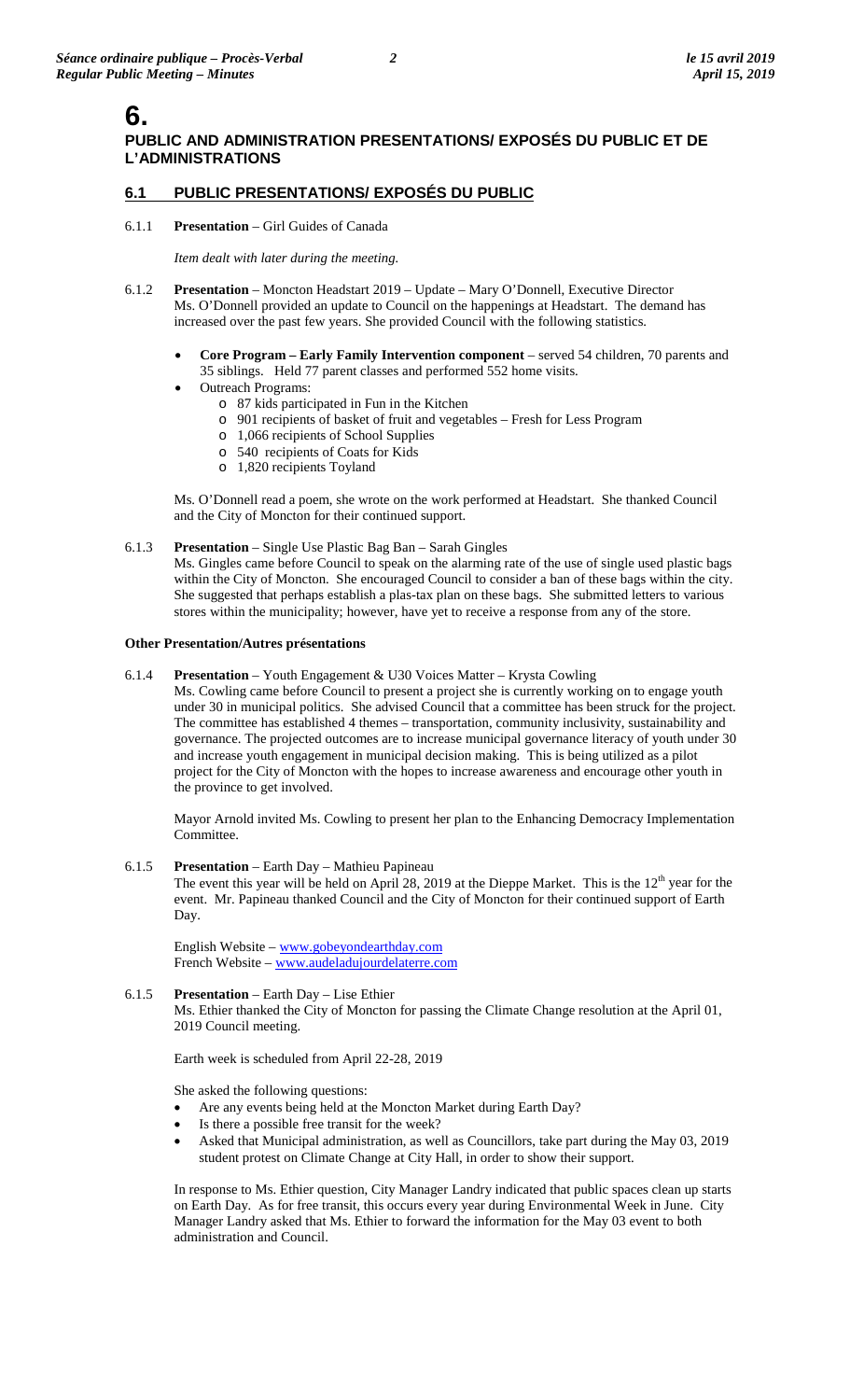## **6.2 ADMINISTRATION PRESENTATIONS/EXPOSÉS DE L'ADMINISTRATION**

### 6.2.1 **Presentation** – On-Line Public Participation Tool – Nicole Melanson

Ms. Melanson provided an overview the on-line public participation tool that has been introduced on the City of Moncton's website. The online engagement portal serves two main purposes: first, to build awareness on various projects, policies, etc. and second, to gather public input – as appropriate – on these initiatives.

Current projects on the portal include:

- Enhancing Democracy Committee (re: ward boundaries, roles and responsibilities)
- Share your big idea!
- Parc Gérald-Leblanc Park

Mayor Arnold encouraged citizens to visit the share your big idea portion of the site. Ms. Melanson fielded and answered Council questions. Some Councillors expressed concern with the unanimous field option on the registration form.

# **7. PLANNING MATTERS/ QUESTIONS D'URBANISME**

7.1 **Name Bank** – New Name Submission

**Motion: That** Moncton City Council not add Corey Craig to the Name Bank.

Deputy Mayor Turner requested that the Council consider option 2 to accept the name to the Name bank.

**Motion: That** Moncton Council approve the request to add Corey Craig to the Name Bank.

Moved by: Deputy Mayor Turner Seconded by: Councillor Butler

Ms. Lacelle, Urban Planner, provided an overview of administration reasoning to not recommend the name. She advised that the name Corey Craig does not meet the Commercial, or the given name criteria of the policy adopted by Council.

### **MOTION CARRIED**

*Nay:* 

*Councillor Boudreau*

7.2 **Tentative Plan** – Amending Merchants Bank Development Limited Subdivision

Mr. Locke advised that the land proposed for subdivision is located near the intersection of Mountain Road at Casino Drive. Merchants Bank Developments Limited intends to subdivide approximately 9 hectares (22.5 acres) of land to accommodate future development. The property is bounded on the north by the Charles Lutes Road, on the east by the existing Petro Canada property and Mountain Road, on the south by Casino property and Casino Drive and on the west by the City's Northwest Trail corridor. The main purpose of the plan is to create a new building lot 19-01 to accommodate the future construction of a new International House of Pancakes (IHOP) restaurant.

A public street is proposed from Casino Drive to serve as the primary access into the overall development area. The property is presently zoned Highway Commercial.

The property is designated for Highway Commercial development. Before any development takes place, a Subdivision Agreement is required for this development to ensure that all streets, services and stormwater management approach are designed in a manner that meets with the City's municipal development standards to ensure an orderly approach to development is taken.

**Motion: That** Moncton City Council:

- Assent to the location of that portion of Mountain Road as a Public Street;
- Assent to the location of that portion of a public street identified as "Corey Craig Street" (name to be drawn from name bank as per Policy 1308) ;
- Assent to the location of a Future Street (temporary turn-around);
- Assent to the location of a 20 meter wide Future Street;
- Assent to the location of Land for Public Purposes as shown;

Subject to the following Conditions: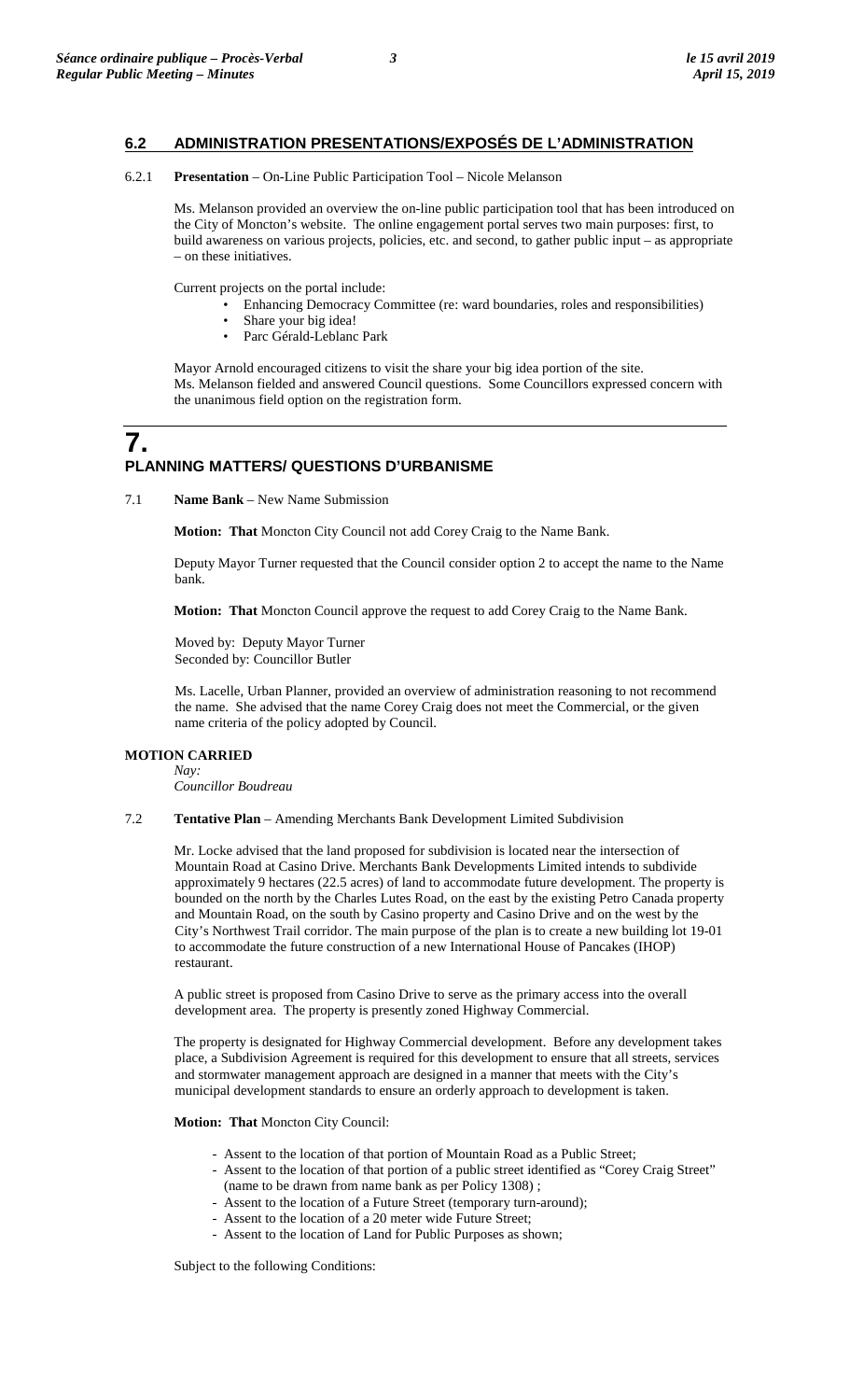- Streets and Services are to be designed and acceptable to the City Engineer and constructed in accordance with the City's Subdivision, Standards and Guidelines.
- The developer will be responsible for providing any off-site municipal easements and or additional lands deemed necessary by the City Engineer to accommodate an acceptable stormwater design for the subdivision.

Moved by: Councillor Butler Seconded by: Deputy Mayor Turner

Council requested that the motion reflect Corey Craig as the public street, as Council has approved that street name under item 7.1 **Name Bank** – New Name Submission at this meeting. The mover and seconder were in agreement.

### **MOTION CARRIED**

*Nay: Councillor Boudreau*

### 6.1.1 **Presentation** – Girl Guides of Canada

MJ Teed, Pathfinder leader of the 14<sup>th</sup> Pathfinders, provided Council with Girl Guide cookies and an information package on the Girl Guides organization. Should citizens wish to buy cookies, please visit the girl guides website and click on the cookie finder tab. She also advised that the girls would be at the Moncton Market on Saturday, April 20, selling cookies.

# **8.**

# **STATEMENTS BY MEMBERS OF COUNCIL/ EXPOSÉS DES MEMBRES DU CONSEIL**

### *Paulette Thériault*

- She is saddened by the death of a good friend in France, as well as hearing of the fire at Notre Dame de Paris Cathedral.
- Thanked the *Réseau de développement économique et d'employabilité du Nouveau-Brunswick* for the invitation to the City of Moncton to take part in the Mayor of the Day on April 5, 2019. She congratulated three students who had the privilege of becoming Mayor for the Day – Zoe Belliveau, Le Mascaret, Raphael Titigo, Le Sommet, and Julia Hansen, École Champlain.
- Spoke of the Workshop by the Heritage Board held last week at Saint James Gate entitled Old Buildings Understanding Myths, Codes and Best Practices. Thirty participants had the pleasure of hearing Dr. Tom Morrison speak on conservation based approach and how this can benefit cities.
- Congratulated Bass Pro Shop for having complete compliment of bilingual staff.

### *Blair Lawrence*

- Spoke of the Moncton Squash Club and of its founder the late Jim Morrison.
- Thanked the NB Youth Orchestra and the Capitol Theatre for another successful production. Beauty and the Beast were sold out for most performances.
- Spoke of the importance of the recently Council approved South East Regional Tourism Policy. This is collaboration with the southeast region of the province and will only add to the economic growth of the area.
- Spoke of the Finn Report and its importance in governance for New Brunswick.

### *Bryan Butler*

- Congratulated Cindy Fisher, Payroll Manager for the City of Moncton on her recent retirement.
- Made mentioned of the large IHOP Pancake development by Cory/Craig to be located in the Northend.
- Announced that Luke Bryan will be playing the Hill on August 10, 2019.

## *Paul Pellerin*

- Congratulated the Moncton Magic on their playoff status and the Wildcats on a great season
- Congratulated Moncef Lakouas on his appointment as Executive Director of the Moncton Boys and Girls Club Congratulated Cindy Fisher on her retirement.

## *Pierre Boudreau*

- Encouraged motorists to slow down.
- Spoke of the loss of Notre Dame de Paris.

# *Greg Turner*

- Provided his sympathies to the family of the late Yves Maillet.
- Congratulated the Wildcats on their season and the increase in attendance.
- Congratulated the Moncton Magic on their playoff status.
- Regular season CFL game will be held on August 25, 2019 at the Medavie
- Spoke of the concert on the Hill August  $10$ ,  $2019$  Luke Bryan tickets on sale this Friday.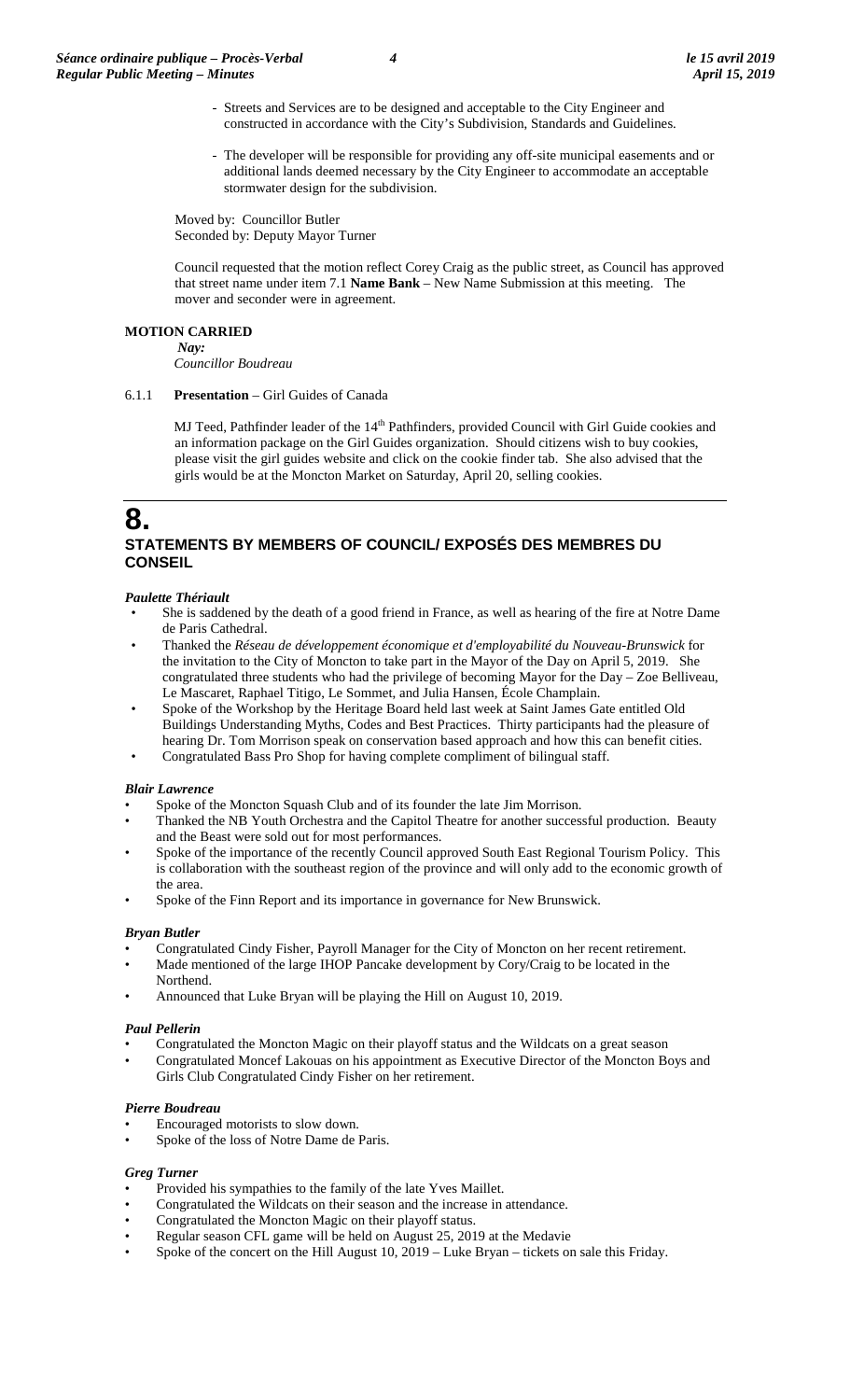### *Dawn Arnold*

• Encouraged citizens to attend the Magic Game this Friday night.

# **9.**

## **REPORTS AND RECOMMENDATIONS FROM COMMITTEES AND PRIVATE MEETINGS/ RAPPORTS ET RECOMMANDATIONS DES COMITÉS ET RÉUNIONS À HUIS CLOS**

9.1 **Recommendation(s)** – Committee of the Whole – March 25, 2019

*Councillor Boudreau left the meeting*

### **Motion:**

- a) That Moncton City Council approve the overall Corporate Asset Management Plan as presented by Administration to be utilized for on-going asset management planning in the future;
- b) That Council, based on the details from the initial Corporate Asset Management Plan, direct Administration to bring forth recommendations during the 2020 Budget deliberations providing options for Council to fund the identified asset shortfalls from the Asset Management Plan; and
- c) That Council direct Administration to bring forth recommendations for an Asset Recapitalization Policy to ensure sufficient funds are committed in Capital Works budgets to support required re-capitalization of existing City asset infrastructure.

Moved by: Councillor Léger Seconded by: Councillor Edgett

### **MOTION CARRIED**

9.2 **Recommendation(s)** – Private Session – April 8, 2019

**Motion: That** the City of Moncton enter into a one year Licence Agreement with Codiac Vikings Aquatic Club Incorporated Club Aquatique Codiac Vikings Incorporée and Club de Natation Bleu et Or Incorporée and that the Mayor and City Clerk be authorized to sign and affix the seal of the City of Moncton to the Licence Agreement.

Moved by: Councillor Lawrence Seconded by: Councillor Léger

### **MOTION CARRIED**

# **10. REPORTS FROM ADMINISTRATION/ RAPPORTS DE L'ADMINISTRATION**

10.1 Poet Laureate Program

### *Councillor Boudreau returned to the meeting*

Ms. Joanne Duguay, Resurgo Place, and Émilie Turmel, Executive Director of the Frye Festival, provided an overview of the program. This program is intended to be a partnership between the Frye Festival and the City of Moncton. The recommendation in favor of establishing a municipal poet laureate program was unanimously adopted by the Moncton Cultural Board, for final approval by Moncton City Council.

Municipal poets laureate serve as ambassadors for poetry and by doing so, integrate poetry in a range of official and unofficial municipal events. Poets laureate encourage and promote the importance of literature, culture and language and they reflect the history and actual life of the city through poetry readings. Many municipalities across Canada already have poets laureate programs, including Sackville and Fredericton in New Brunswick.

Moncton's Poets Flyé-es/ Poètes flyé-es de Moncton would be a unique poets laureate program which would select two poets (one anglophone and one francophone) for 2-year terms. Future editions of the program could also expand to add a Mi'kmaq poet laureate.

### **Roles and responsibilities**

"Moncton's Poets Flyé-es" will engage the community in activities, programs and events, both traditional and innovative. During their two-year terms, "Moncton's Poets Flyé-es"will be expected to: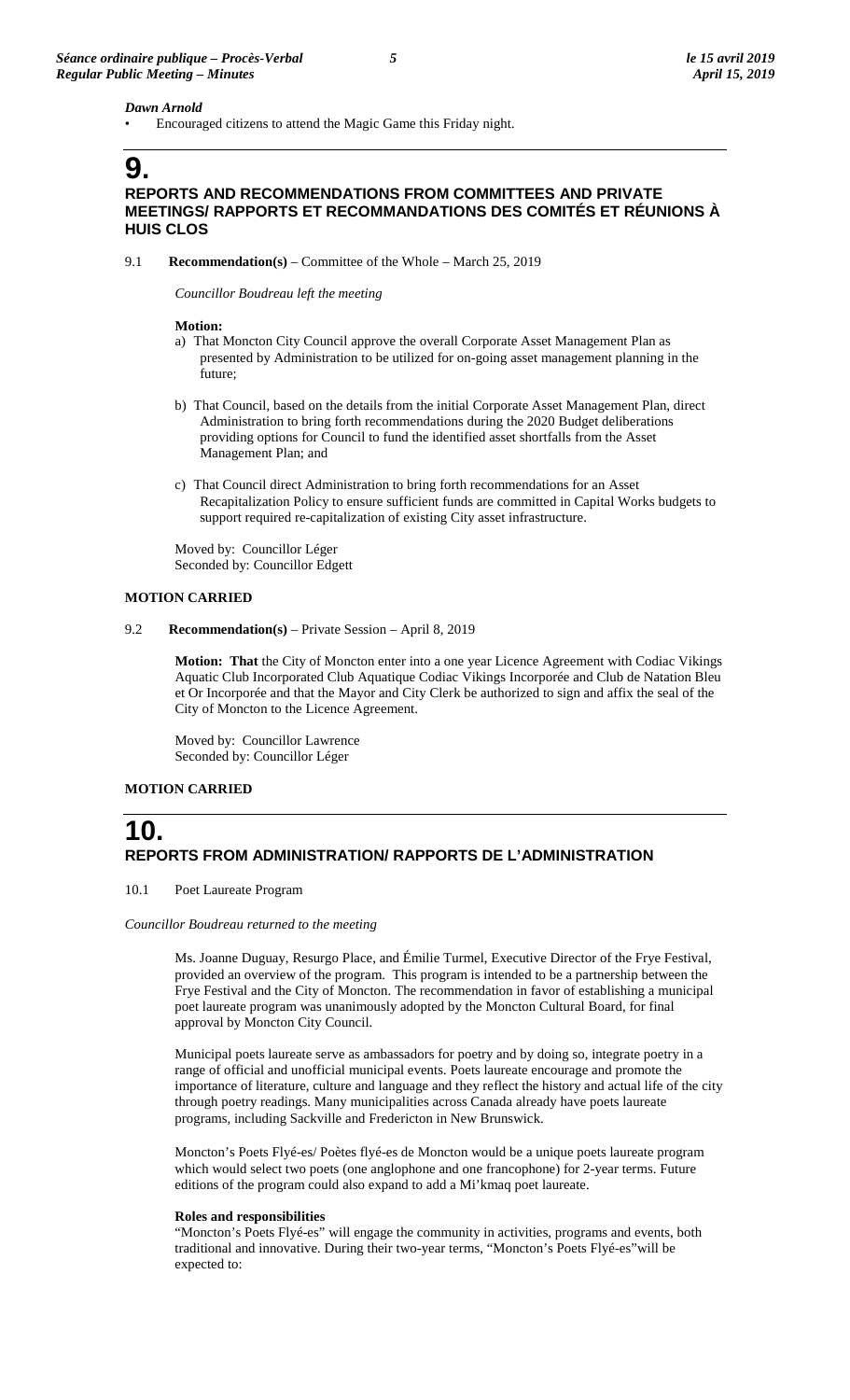- Compose and present 3 to 5 poems during official City of Moncton events (to be determined annually, in coordination with the Cultural Development Officer;
- read works of poems of their own or by others at the opening of Moncton City Council meetings twice a year;
- compose and present poems during the Frye Festival's opening and closing ceremonies, as well as attend many events during the festival;
- create and present a poetry-related community project annually; and,
- sit on the selection committee for their successors.

Each successful applicant will receive an annual honorarium of \$3,500 from the City of Moncton, covered by the Cultural Plan operational budget as well as \$1,500 from the Frye Festival to fund the community project component. No additional funding is required for this initiative.

**Motion: That** Moncton City Council approve the creation of a poets laureate program: Moncton's Poets Flyé-es / Poètes flyé-es de Moncton in partnership with the Frye Festival.

Moved by: Councillor Thériault Seconded by: Councillor Boudreau

### **MOTION CARRIED**

10.2 **Multi-Year Agreement** for Water Sample Testing and Related Laboratory Services (Sole Source)

**Motion: That** the City of Moncton enter into a three (3) year agreement with the Research and Productivity Council (RPC) for the provision of Water Sample Testing and Related Laboratory Services, with a three percent (3%) inflationary increase for years 2019, 2020, and 2021, in accordance with the cost proposal submitted by RCP dated December 17, 2018.

Moved by: Councillor Léger Seconded by: Councillor Butler

### **MOTION CARRIED**

10.3 Building By-Law Z-419

Mr. Tait advised Council that that the new by-law is a housekeeping item, and it was

The By-law wording provides clarification of definition, of commercial and residential permits. Removed fees, and these can be find within the Fees by-law A-1318. The mandatory inspection times have been removed; however, inspectors are now visiting sites more frequently and the department has a better performance tracking of developers. A reduction in the fee structure for working without permit goes from 3 times to 2 times the fee. These costs are now in line with other municipalities.

**Motion: That** first reading be given to By-Law Z-419, A By – Law Relating to Buildings in the City of Moncton.

Moved by: Councillor Léger Seconded by: Councillor Butler

### **MOTION CARRIED**

- 10.4 **City Contract W19A 01EA** Sewer Renewal Castleton Road
	- 1. That City Contract No. W19A 01EA, Sewer Renewal, be awarded to Foulem Construction Ltée in the amount of \$1,012,891.25 including HST (\$918,525.02 net municipal cost), and that the budget for the project be set at \$1,125,000.00 including net HST, engineering and contingency.
	- 2. That a contract be drafted, and that the Mayor and City Clerk be authorized to sign said contract and affix the Corporate Seal of the City of Moncton.

Moved by: Deputy Mayor Turner Seconded by: Councillor Crossman

### **MOTION CARRIED**

- 10.5 **City Contract W19 05FA** –Twin Oaks Extension
	- 1. That City Contract No. W19D 05FA, Twin Oaks Drive Street Extension, be awarded to Dexter Construction Company Limited in the amount of \$2,019,158.50 including HST (\$1,831,043.16 net municipal cost), and that the budget for the project be set at \$2,100,000.00 including net HST, engineering and contingency.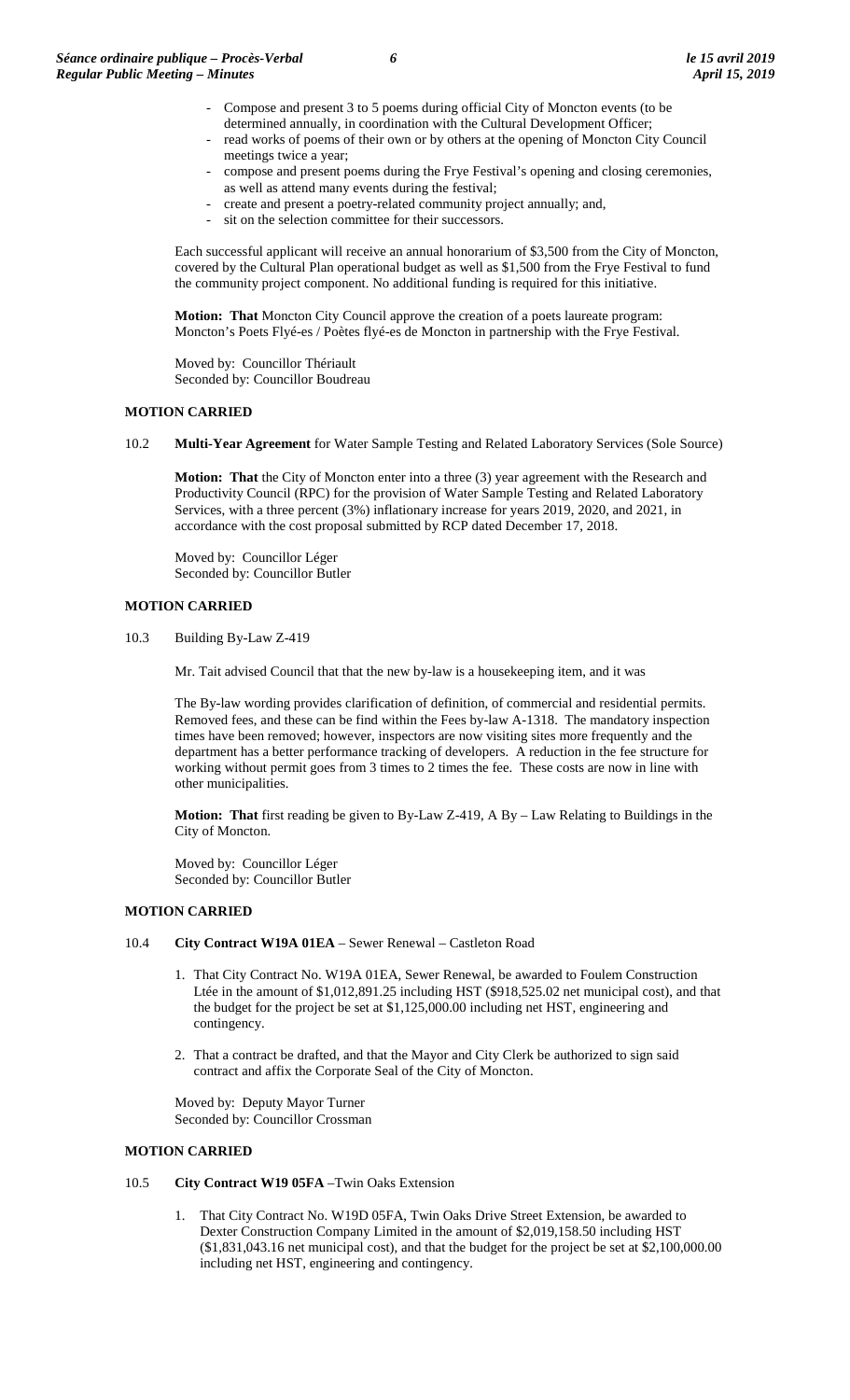2. That a contract be drafted, and that the Mayor and City Clerk be authorized to sign said contract and affix the Corporate Seal of the City of Moncton.

Moved by: Councillor Butler Seconded by: Councillor Hicks

### **MOTION CARRIED**

10.6 **Quotation QP19-012** – Property Management Services (Moncton City Hall)

### **Motion:**

- 1. It is the recommendation of Administration that Quotation #QP19-012 Property Management Services (Moncton City Hall) be awarded to the lowest Bidder meeting all Terms and Conditions, Specifications, and Requirements, being The Hardman Group Ltd., for a five (5) year period, with options to renew the agreement for up to two (2) additional twelve (12) month periods, for the Total Estimated Bid Price of \$353,993.00, including H.S.T. @ 15%.
- 2. Furthermore, it is also recommended that the Mayor and City Clerk be authorized to sign an agreement with The Hardman Group Ltd., and affix the Corporate Seal of the City of Moncton thereto.

Moved by: Councillor Léger Seconded by: Deputy Mayor Turner

### **MOTION CARRIED**

10.7 **Tender TCS19-031** – Patching of Asphalt Concrete Pavement – Zone A – Various Streets

### **Motion:**

- 1. That Tender #TCS19-031 for the Patching of Asphalt Concrete Pavement Zone A be awarded to the lowest Bidder meeting the Terms and Conditions, and Specifications, being Modern Construction (1983) Limited, for the Total Tendered Price of \$789,348.50, including H.S.T. @ 15%.
- 2. That the Mayor and City Clerk be authorized to sign an agreement with Modern Construction (1983) Limited, and affix the Corporate Seal of the City of Moncton thereto.

Moved by: Councillor Butler Seconded by: Councillor Léger

Councillor Léger requested that Engineering present Council with the process undertaken for determining which roads are chosen for work.

Councillor Pellerin proposed that administration, along with other southeastern municipalities, consider purchasing an asphalt plant. Mr. Morehouse indicated that this could be a costly venture. Councillor Pellerin inquired as to why the City does not purchase the one-man operation truck for asphalt.

### **MOTION CARRIED**

10.8 **Tender TCS19-032** – Patching of Asphalt Concrete Pavement – Zone B – Various Streets

### **Motion:**

- 1. That Tender #TCS19-032 for the Patching of Asphalt Concrete Pavement Zone B be awarded to the lowest Bidder meeting the Terms and Conditions, and Specifications, being MacArthur's Paving & Construction Co. Ltd., for the Total Tendered Price of \$973,107.00, including H.S.T. @ 15%.
- 2. That the Mayor and City Clerk be authorized to sign an agreement with MacArthur's Paving & Construction Co. Ltd., and affix the Corporate Seal of the City of Moncton thereto.

Moved by: Councillor Boudreau Seconded by: Councillor Léger

Councillor Léger expressed his desire to have Université Avenue completed as a level 1 and not level 3.

### **MOTION CARRIED**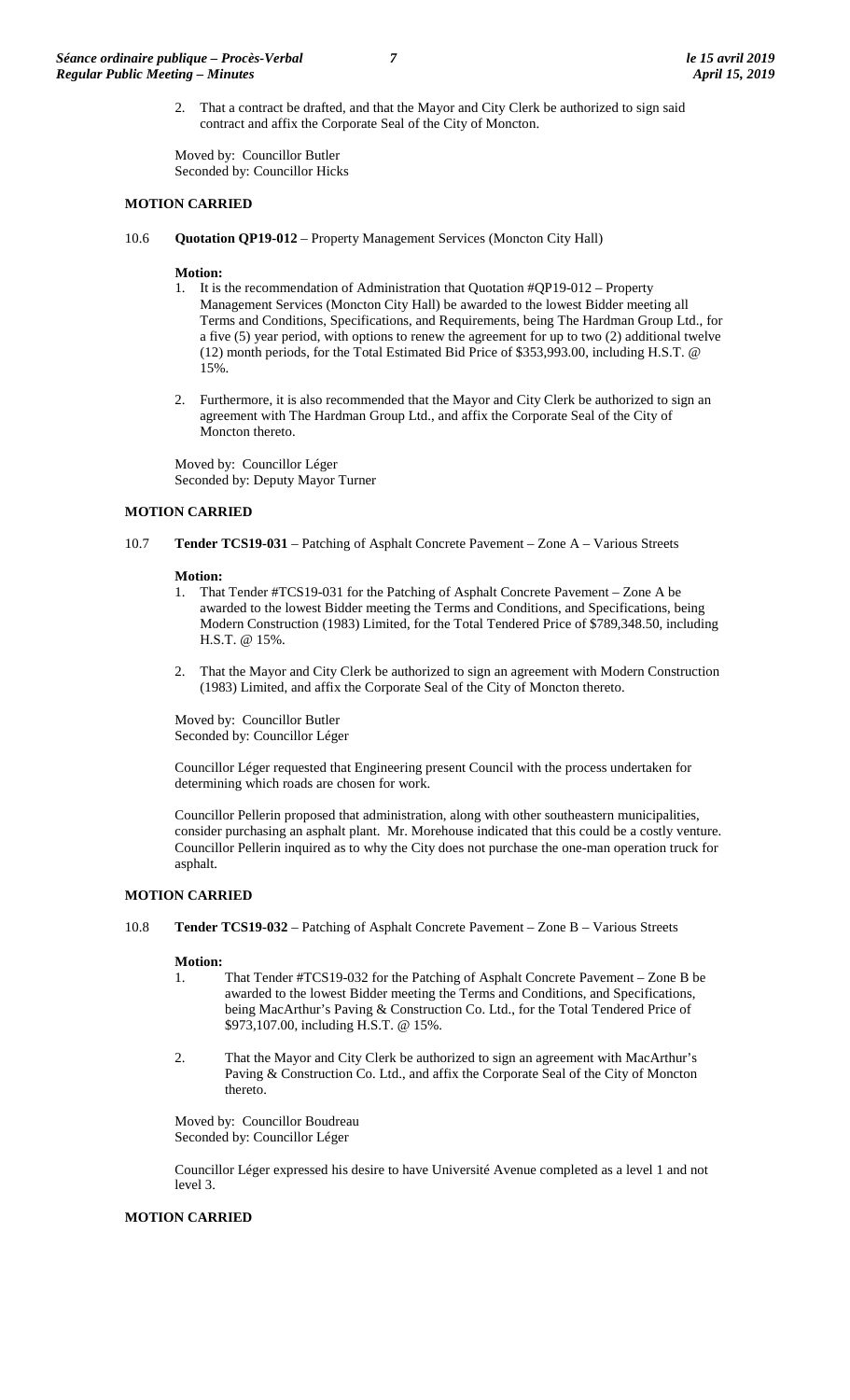10.9 **Tender TCS19-033** – Utility Cuts

# **Motion:**

- 1. That Tender #TCS19-033 for Utility Cuts be awarded to the lowest Bidder meeting the Terms & Conditions, and Specifications, being MacArthur's Paving & Construction Co. Inc., for the Total Tendered Price of \$453,100.00, including H.S.T. @ 15%.
- That the Mayor and City Clerk be authorized to sign an agreement with MacArthur's Paving  $\&$ Construction Co. Inc., and affix the Corporate Seal of the City of Moncton thereto.

Moved by: Deputy Mayor Turner Seconded by: Councillor Léger

### **MOTION CARRIED**

**11.**

# **READING OF BY-LAWS/ LECTURE D'ARRÊTÉS MUNICIPAUX**

11.1 A By-Law Relating to Buildings in the City of Moncton, being By-Law Z-419 – *First Reading*

*First Reading only*

11.2 **A By-Law** Respecting Sidewalk Cafés in the City of Moncton, being By-Law L-519 – *Second and Third Readings*

**Motion:** I would move that  $2^{nd}$  Reading be given to By-Law L-519.

Moved by: Councillor Lawrence Seconded by: Councillor Léger

### **MOTION CARRIED**

Councillor Butler asked that the following amendment be made to the By-Law.

**Amendment:** That Section 11 of By-Law L-519 be deleted.

Moved by: Councillor Butler Seconded by: Councillor Léger

## **AMENDMENT CARRIED**

**Motion:** I would move that 3<sup>rd</sup> reading be given and that by-law L-519 be ordained and passed and the Mayor and City Clerk be authorized to affix the corporate seal thereto.

Moved by: Councillor Butler Seconded by: Deputy Mayor Turner

## **MOTION CARRIED**

# **12.**

**NOTICES MOTIONS AND RESOLUTIONS/ AVIS DE MOTIONS ET RÉSOLUTIONS**

# **13.**

# **APPOINTMENTS TO COMMITTEES/ NOMINATIONS À DES COMITÉS**

**Motion: That** the following appointments **be approved**:

**3+**

- **Martin Haynes**
- Ray Roberge

### **Accessibility Committee**

- Kim Dennis
- Julie Morneault
- Valda Pike
- Sebastien Leblanc
- Connie Melanson-Savoy
- Kourtney Stevenson
- Joanne Adair
- Leanne Gallant